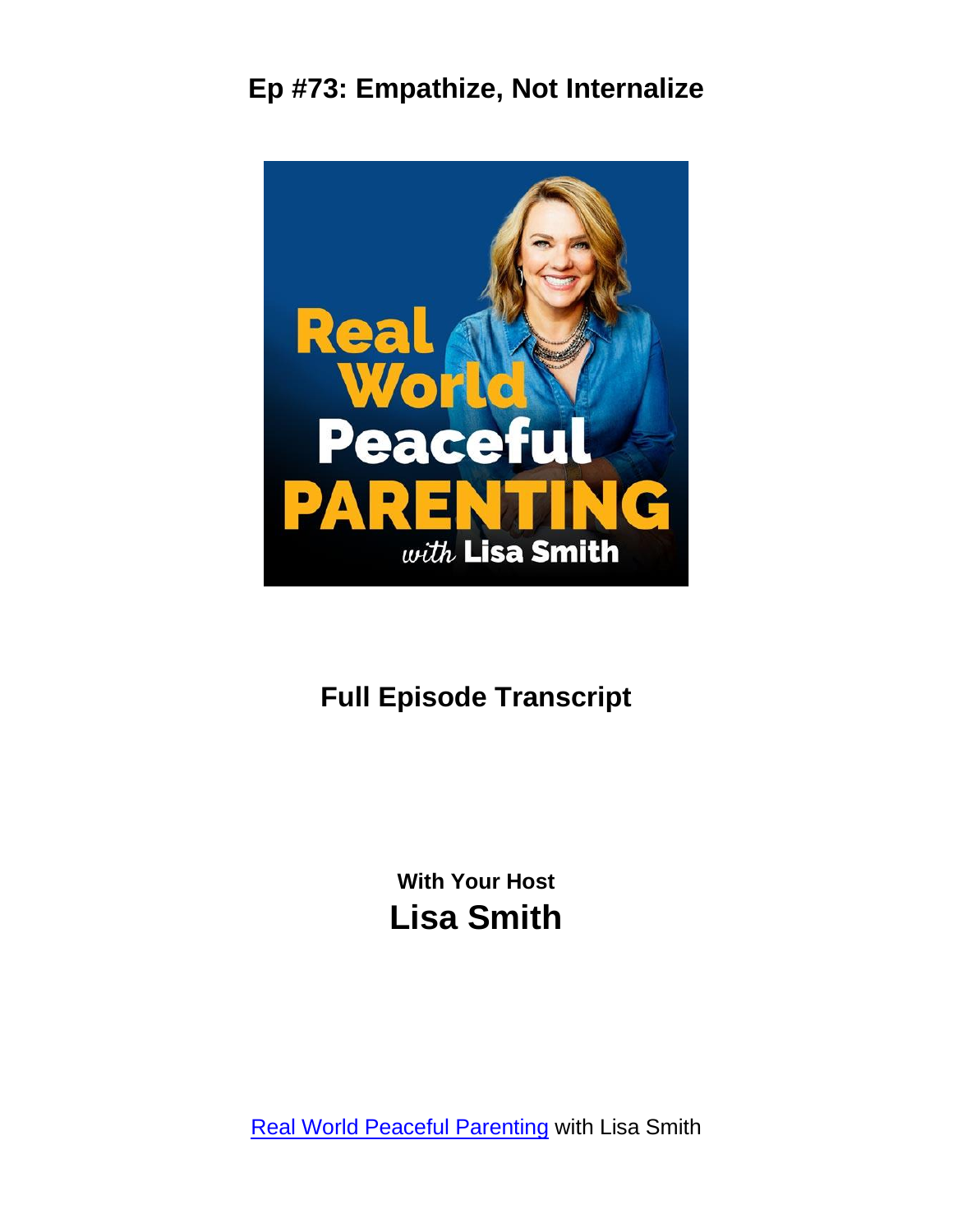Welcome to *Real World Peaceful Parenting*, a podcast for parents that are tired of yelling, threatening, and punishing their kids. Join mom and master certified parent coach Lisa Smith as she gives you actionable step-by-step strategies that'll help you transform your household from chaos to cooperation. Let's dive in.

Welcome, welcome, welcome. Welcome to today's episode. I've heard it said that love is not a giving of, it's an entering into. The way we often try to enter into love in a relationship with our children is to empathize with them.

Webster's Dictionary defines empathy as the action of understanding, being aware of, being sensitive to, and vicariously experiencing the feelings, thoughts, and experience of another. Let me say that again. Webster's Dictionary defines empathy as the action of understanding, being aware, being sensitive to, and vicariously experiencing the feelings, thoughts, and the experience of another.

Vicariously, which is a hard word to say, means we experience or realize through imaginative or sympathetic participation in the experience of another. When I laugh, you experience laughing. When you cry, I experience crying. When you're angry, I feel angry on your behalf. When you're happy, I'm happy with you.

It is a great gift to be able to show empathy, understanding, and sensitivity towards others in their emotions as a means of support and connection. Let me say that again, it is a great gift. It really is. It's an amazing gift to show empathy, understanding, and sensitivity towards others in their emotions as a means of support and connection. It really is.

But there is a caveat or some fine print at the bottom that so often trips many of us up, many of us parents, and it can have a big impact on the relationship with your kids, on the connection that's going to lead to cooperation as well as other relationships. So I wanted to bring it to your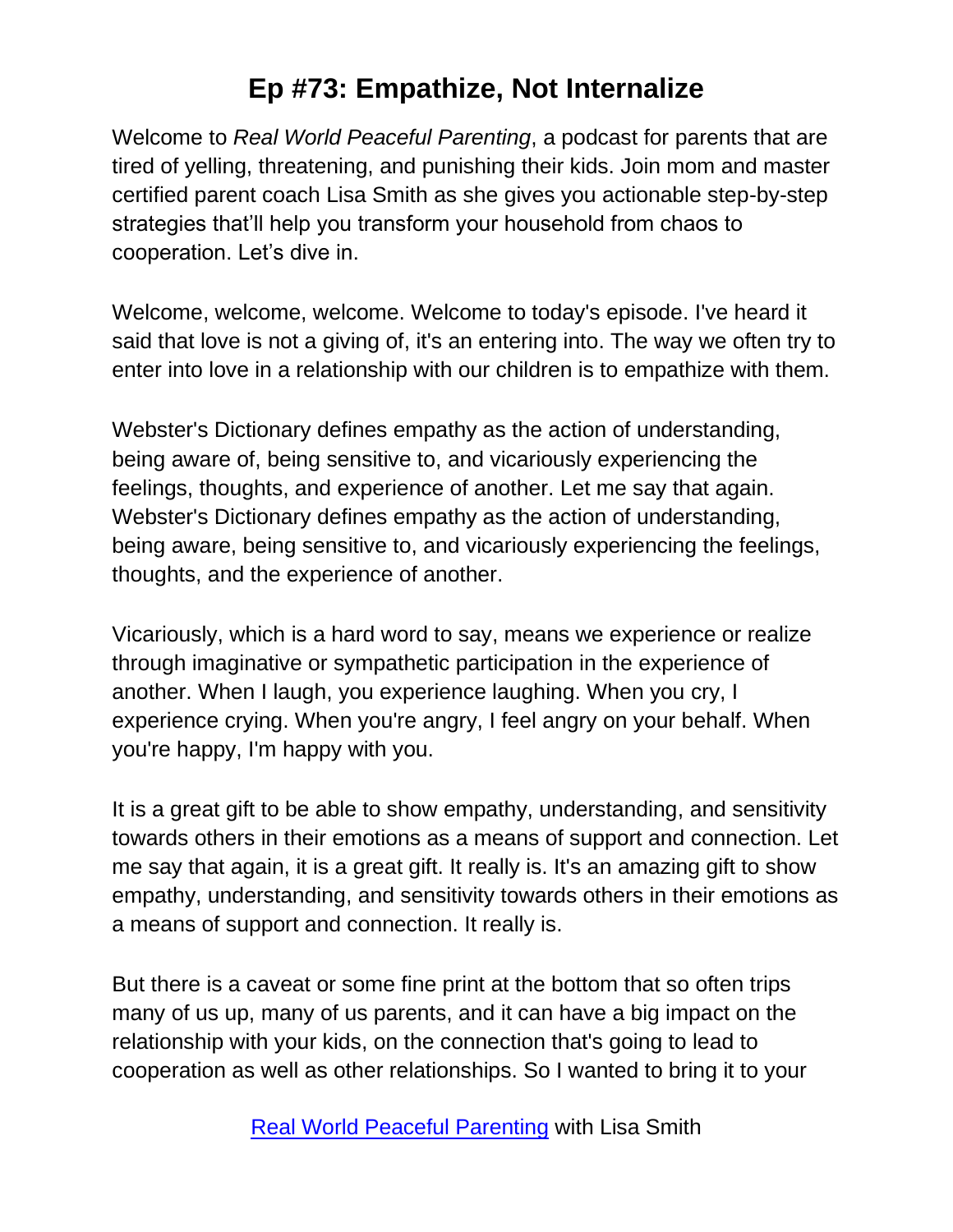attention, make you aware of it, give you some food for thought, as they say, drop a nugget, and have you consider it. Let's dig in.

In vicariously experiencing the feelings, thoughts, and experiences of others, we often take it a step further and mistakenly internalize the circumstances the other person is experiencing and try to weigh them against what we can relate to.

I think many of us learn the skill of internalizing in school. Good teachers encourage their students to internalize the material so they can relate it to their lives. This increases the student's understanding of the subject matter, and helps students to articulate their thoughts about the subject, right? Whether it's history or English, reading Shakespeare, learning about the World Wars, learning about racism, learning about apartheid, learning about movements, learning about science, neuroscience. When we internalize the material, it increases the student's understanding of the subject and helps the student to articulate their thoughts about the subject.

It's a really powerful tool in the learning process to find ways to relate to new subject matter, to internalize. The thing is when we're internalizing the experience of others, we're instantly, and likely unconsciously, judging the circumstance based on our own experience, thoughts, feelings, fears, and biases. We're looking through our own lens.

What happens then is that we project our own feelings onto the other person's experience, and we end up robbing them of the freedom to find, to feel, and to express their own feelings. Unfortunately, at that point, our empathy then becomes all about us instead of them no matter how wellmeaning we are.

Where this trips us up as parents is we assume we know our children's thoughts, feelings, and experiences. Either because we lived through similar circumstances with them before or maybe it's because we've had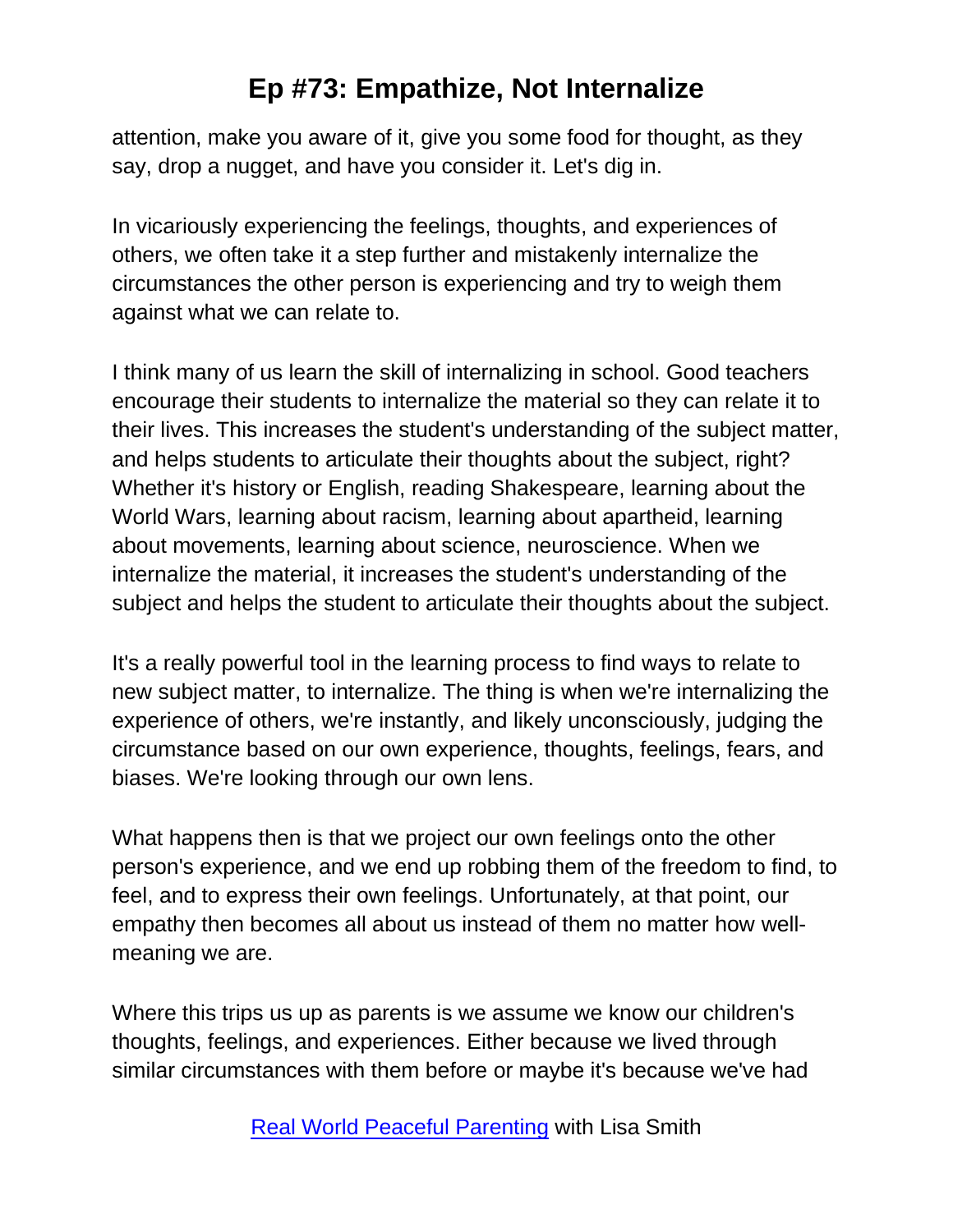the experience ourselves and know how these circumstances turn out. But it always takes our empathy away. So often are good intentions get twisted into being exactly the opposite of support and connection.

Yeah? Have you experienced this? Are you like oh my, Lisa, talk to me? Here's what I know for sure. Presuming our children's thoughts and feelings actually removes us from the present moment. It takes us out of the present moment, which then leaves us unable to hear what our kids are really telling us. Oh, the irony, the irony.

Let me say that again. So often, our good intentions get twisted into being exactly the opposite of support and connection. When we presume we know our children's thoughts and feelings, it actually removes us from the present moment. When we're out of the present moment, we're not able to really hear what our kids are telling us. We're not hearing it because we're presuming we know what they feel, what their thoughts are, what their experience is, so we stop listening.

Yeah? Does this sound familiar? Have you ever had this experience? Either as the child or the parent or in another relationship. Here's the real kicker. When we decide we know someone else's journey, it takes our empathy away because it takes away our ability to listen and show up. Because once our brain has decided what they mean, what they felt, what they experienced, what they need, our brain takes us out of the present moment. Unfortunately, it takes away the beauty of being fully present with our kids.

Kids notice. They notice. They know. They feel intuitively when the attention has shifted from them to you. Maybe you have a parent that made everything about them. Maybe you know exactly what I'm talking about here. Maybe you stop bothering to connect with your own parent because they've consistently shown you that showing up for you means showing off for them. Turning all of your thoughts and feelings and experiences into a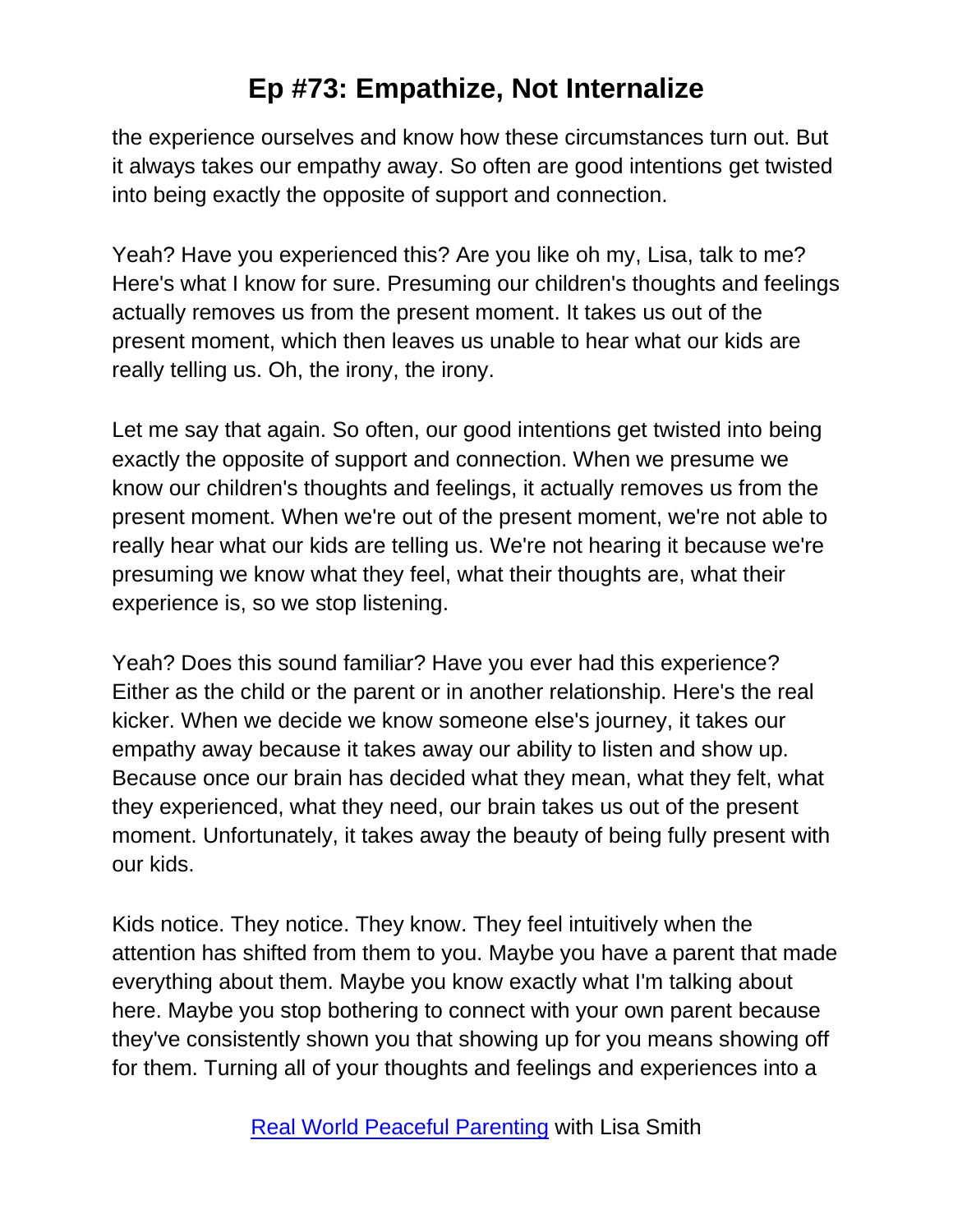parade of thoughts and emotions for themselves. Feel familiar? You know this drill.

I'm sure their intentions are likely good. However, "good parents" ask their children how they are and what they need. They truly come with good intentions of being a good parent. But the moment you touch on a nerve, the conversation becomes no longer about you and no longer about supporting you and connecting with you or showing up for you. It becomes a desperate need to prove to you that they know what you're feeling.

Wow, does this ring true for me. 100%. Unfortunately, however, ultimately, all that parent is doing is proving to you how much they really don't understand you or your needs. You end up walking away feeling misunderstood, not heard, alone, not connected.

What I know is our intentions are good. I know we all long to relate and find common ground with our children. We're desperate to let them know that they're okay because we're just like them in some way. We want them to understand we understand. We want to normalize what they're experiencing. But so often in doing this, we're stifling their own voice. Missing their primary need, which is to be seen, heard, and validated. Connection. Connection is when the other person feels seen, heard, and validated.

If you're making it about you or you're telling me you already know what I feel or what I was thinking or what I experienced, how am I going to feel seen, heard, and validated? Yeah. Oh, so good, right?

Okay, so what can we do? How can we practice truly showing up for our kids and staying present in each moment even when it feels like the same moments keep playing on repeat? Oh, believe me. I know that one. How can we truly empathize and not internalize?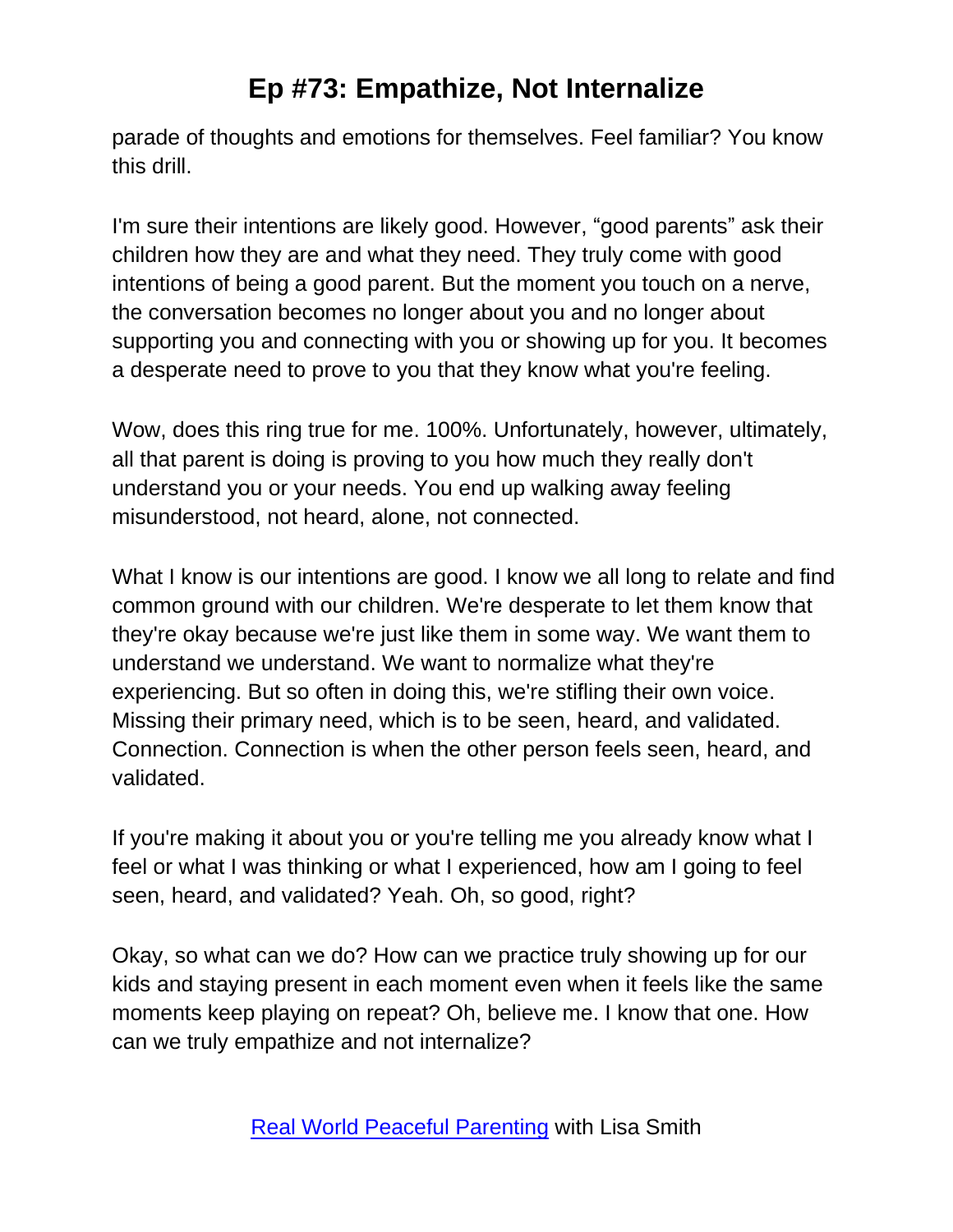I think the answer is in learning how to be an active listener. Listening doesn't actually require relating at all. At all. Actually, the best listeners do the exact opposite. They remove all that they are personally from the conversation and intently attempt to get to know and understand the other person and where they're coming from. Understand the other person's thoughts, feelings, and experience from a clean or clear mind. Active listening is about opening the heart and mind, trying to learn who the other person is, not how or whether or not that person can relate to and validate us.

What I know today now more than ever is that our children are starving for someone to listen to them, for someone to validate them, for someone to help them feel seen, heard, and valued. Our children are not necessarily looking for someone to relate to them.

Active listening opens our minds to learning. In each moment when we are tempted to internalize and decide what our children are thinking, feeling, and needing, we have the opportunity to ask ourselves what is new about this conversation or circumstance? What is my child trying to share with me or show me or communicate to me or teach me?

Our job is to just listen. Not every moment is meant to be a teachable moment. Not every situation that stirs up needs and emotions needs to be covered with chocolate syrup, whipped cream, Jimmy's, and a cherry on top. It's not our job to fix or correct or guide every single conversation. I like to say there's a right time and a wrong time to parent. Sometimes just hearing your child, active listening without trying to turn it into anything other than what it is, just listening is all he, she, or they need. That's it. I promise.

They want to know that you see them, and you recognize their pain or their struggle or their victory or their failure or their mistake or their uncertainty. They want to know you're not alone. I see you. I hear you. I recognize